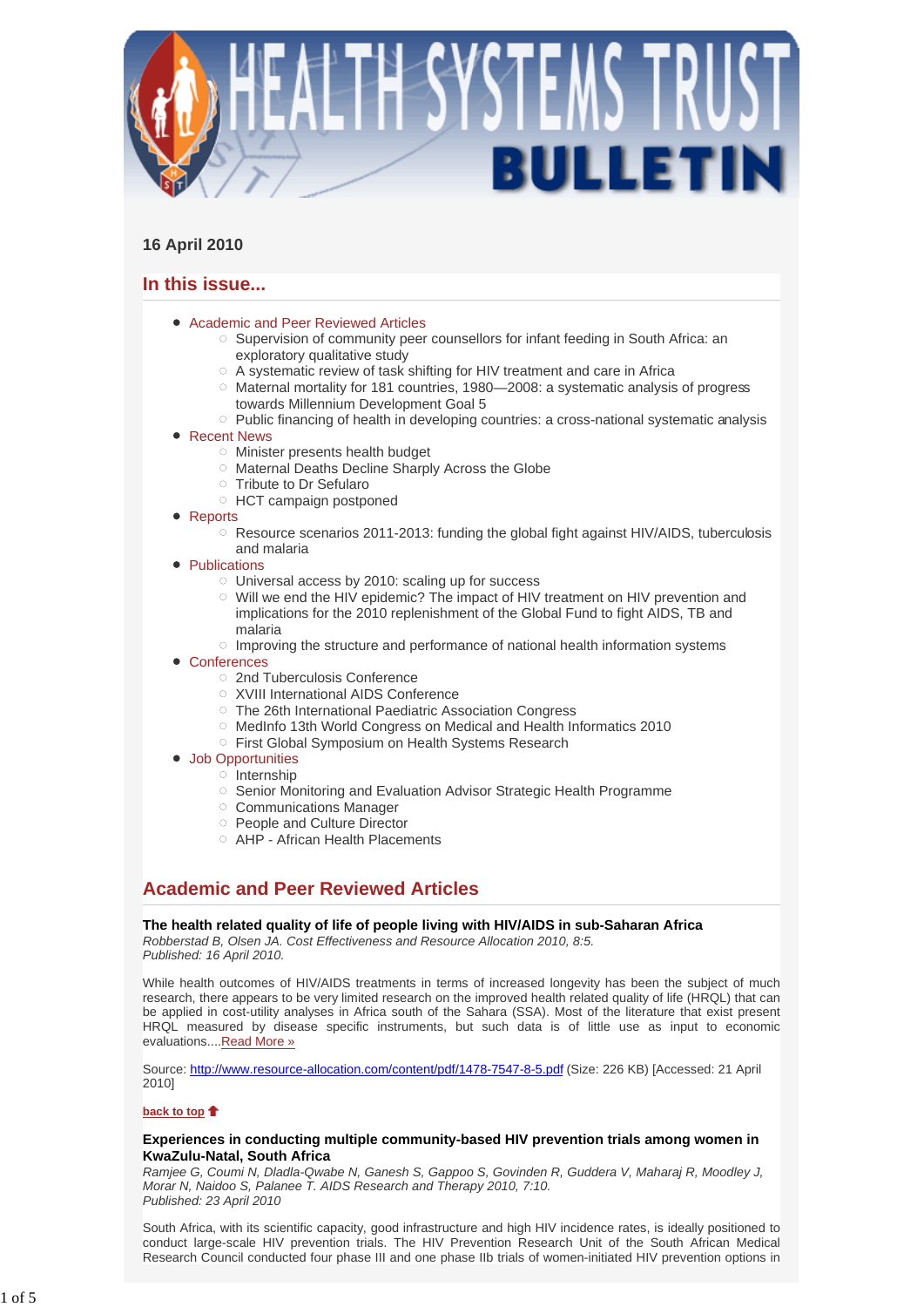KwaZulu-Natal between 2003 and 2009. A total of 7046 women participated, with HIV prevalence between 25% and 45% and HIV incidence ranging from 4.5-9.1% per year. Unfortunately none of the interventions tested had any impact on reducing the risk of HIV acquisition; however, extremely valuable experience was gained, lessons learned and capacity built, while the communities gained associated benefits.....Read More »

Source: http://www.aidsrestherapy.com/content/7/1/10 [Accessed: 28 April 2010]

#### **back to top**

## **Educating leaders in hospital management: a new model in sub-Saharan Africa**

*Kebede S, Abebe Y, Wolde M, Bekele B, Mantopoulos J, Bradley EH. International Journal for Quality in Health Care 2010 22(1):39-43.* 

*Published:1 December 2009.*

The vast majority of health system capacity-building efforts have focused on enhancing medical and public health skills; less attention has been directed at developing hospital managers despite their central role in improving the functioning and quality of health-care systems.....Read More »

Source: http://intqhc.oxfordjournals.org/cgi/content/abstract/22/1/39 [Accessed: 29 April 2010]

**back to top**

## **Recent News**

#### **Mixed reaction to public service appointments**

*Business Day. Published: 23 April 2010*

The government yesterday announced a number of senior government and parastatal appointments, including four directors-general, following the Cabinet meeting on Wednesday. Parmosivea Bobby Soobrayan was appointed director-general in the Department of Basic Education, Thabane Zulu was appointed director-general of Human Settlements, Lucas Mahlasela Makhubela that of the Department of Tourism, and Precious Matsoso that of the Department of Health.... Read More »

Source: http://www.businessday.co.za/Articles/Content.aspx?id=107063 [Accessed: 28 April 2010]

## **back to top**  $\triangle$

## **South Africa redoubles efforts against AIDS**

*The New York Times. Published: 25 April 2010*

South Africa, trying to overcome years of denial and delay in confronting its monumental AIDS crisis, is now in the midst of a feverish build-up of testing, treatment and prevention that United Nations officials say is the largest and fastest expansion of AIDS services ever attempted by any nation. The undertaking will be expensive and difficult to pull off, but in the past month alone the government has enabled 519 hospitals and clinics to dispense AIDS medicines, more than it had in all the years combined since South Africa began providing antiretroviral drugs to its people in 2004.... Read More »

Source:Source: http://www.nytimes.com/2010/04/26/health/policy/26safrica.html [Accessed: 28 April 2010]

#### **back to top**

#### **WDI 2010 show progress on achieving MDGs**

*The Post Online. Published: 20 April 2010*

The World Development Indicators (WDI) 2010 has given a statistical progress toward achieving the Millennium Development Goals (MDGs). Briefing the press on the WDI 2010 in Washington DC, World Bank chief economist and senior vice president for development economics Justin Lin said considerable progress had been made towards achieving some of the MDGs..... Read More »

Source:http://www.postzambia.com/post-read\_article.php?articleId=8369 [Accessed: 21 April 2010]

**back to top**

**Reports**

### **Global report on preterm birth and stillbirth: the foundation for innovative solutions and improved outcomes**

*The GAPPS Review Group BMC Pregnancy and Childbirth 2010, 10(Suppl 1):S1 Published: 23 February 2010.* 

This report provides a comprehensive assessment of what is known, what needs to be known and what can be done to improve pregnancy outcomes. Click Here for Full Report »

Source: http://www.biomedcentral.com/1471-2393/10?issue=S1 [Accessed: 28 April 2010]

**back to top**

# **Publications**

**Universal access by 2010: scaling up for success** *International AIDS Society. Published: March 2010*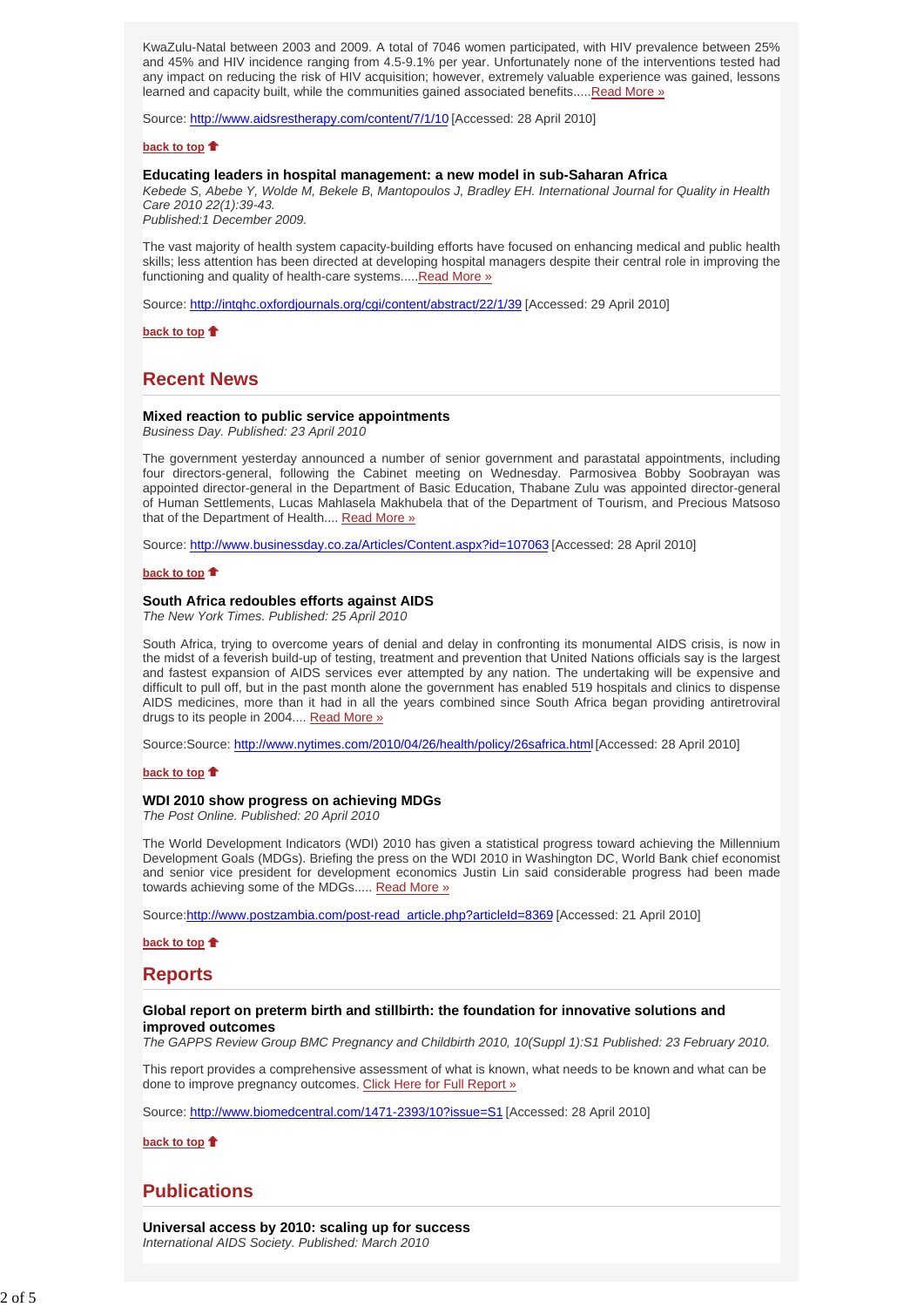This is a defining moment in global health: 2010 is the deadline established by the international community to achieve universal access to HIV prevention, treatment and care for all those in need. The commitment was first made in 2005 at the Group of Eight (G8) Summit in Gleneagles, Scotland. It was endorsed by all United Nations (UN) Member States three months later at the UN Millennium Review Summit, and incorporated, with a firm commitment to monitor progress toward the universal access goal, in the 2006 Political Declaration on HIV/AIDS. Click Here for Publication »

Source: http://www.iasociety.org/Web/WebContent/File/3Gs\_Policy\_Paper\_18\_03\_10.pdf (523 KB) [Accessed: 12 April 2010]

### **back to top**

# **Will we end the HIV epidemic? The impact of HIV treatment on HIV prevention and implications for the 2010 replenishment of the Global Fund to fight AIDS, TB and malaria**

*International AIDS Society. Published: March 2010.*

Since the 2005 commitment by G8 leaders – and then all UN Member States – to work towards universal access to HIV treatment, prevention and care by 2010, many resource-limited countries have been highly successful in decreasing AIDS-related morbidity and mortality and slowing down the spread of HIV. The efforts to achieve this scale up have been driven by governments and civil society in these countries, with much of the resources provided by external partners, in particular the US PEPFAR2 and the Global Fund to Fight AIDS, Tuberculosis (TB) and Malaria (the Global Fund). Since its inception in 2002, the investments made through the Global Fund are estimated to have saved 5 million lives, including through the provision of HIV treatment to 2.5 million people. The question now facing donors to the Global Fund is how many more lives they are prepared to save in the next three years – and whether they will make the bold investments required to make a real change to the future course of the HIV epidemic.Click Here for Publication »

Source: http://www.iasociety.org/Web/WebContent/File/IAS\_GFRreport\_March\_2010.pdf (584 KB) [Accessed: 12 April 2010]

### **back to top**

#### **Improving the structure and performance of national health information systems** *Technical Series on Information for Decision-Making. Published: 2009.*

In complement to existing technical literature this document provides an operational approach and strategic recommendations to guide in the search for better National Health Information Systems (NHIS), through improving their structure and performance. The rationale for NHIS improvement is the needs for better availability, effectiveness and timeliness of information, in support of policy and decision-making in the health sector.Click Here for Publication »

Source: http://new.paho.org/chi/images/PDFs/national%20health%20information%20%20systems-final%20.pdf (802 KB) [Accessed: 15 April 2010]

#### **back to top**

## **Conferences**

#### **2nd Tuberculosis Conference**

*1-4 June 2010. ICC Durban, South Africa URL: http://www.tbconference.co.za*

The 2nd SA TB Conference in Durban, South Africa from 1 to 4 June 2010 will focus on partnerships and how solidarity among the state, private sector and civil society at all levels and structures can increase access to services and prevent people dying from a curable disease. Forging Strategic Partnerships to Fight TB and HIV is the theme for this Conference, which will build on the awareness and commitment made by 1657 people that contributed to the success of the 1st SA TB Conference in 2008.

#### **back to top**

## **XVIII International AIDS Conference**

*18-23 July 2010. Vienna, Austria. URL: http://www.aids2010.org/Default.aspx?pageId=169*

The International AIDS Conference is the premier gathering for those working in the field of HIV, as well as policy makers, persons living with HIV and other individuals committed to ending the pandemic. It is a chance to assess where we are, evaluate recent scientific developments and lessons learnt, and collectively chart a course forward.

### **back to top**

#### **The 26th International Paediatric Association Congress**

*4-9 August 2010. Johannesburg, Gauteng, South Africa URL: http://www.kenes.com/ipa/mailshot/ms3.htm?ref3=db1*

Three leading paediatric associations, IPA, SAPA, and UNASPA, are uniting to host the 26th International Paediatric Association Congress of Paediatrics. More than 5,000 participants are expected to attend this landmark event, the first IPA Congress to be held in sub-Saharan Africa.

### **back to top**

**MedInfo 13th World Congress on Medical and Health Informatics 2010**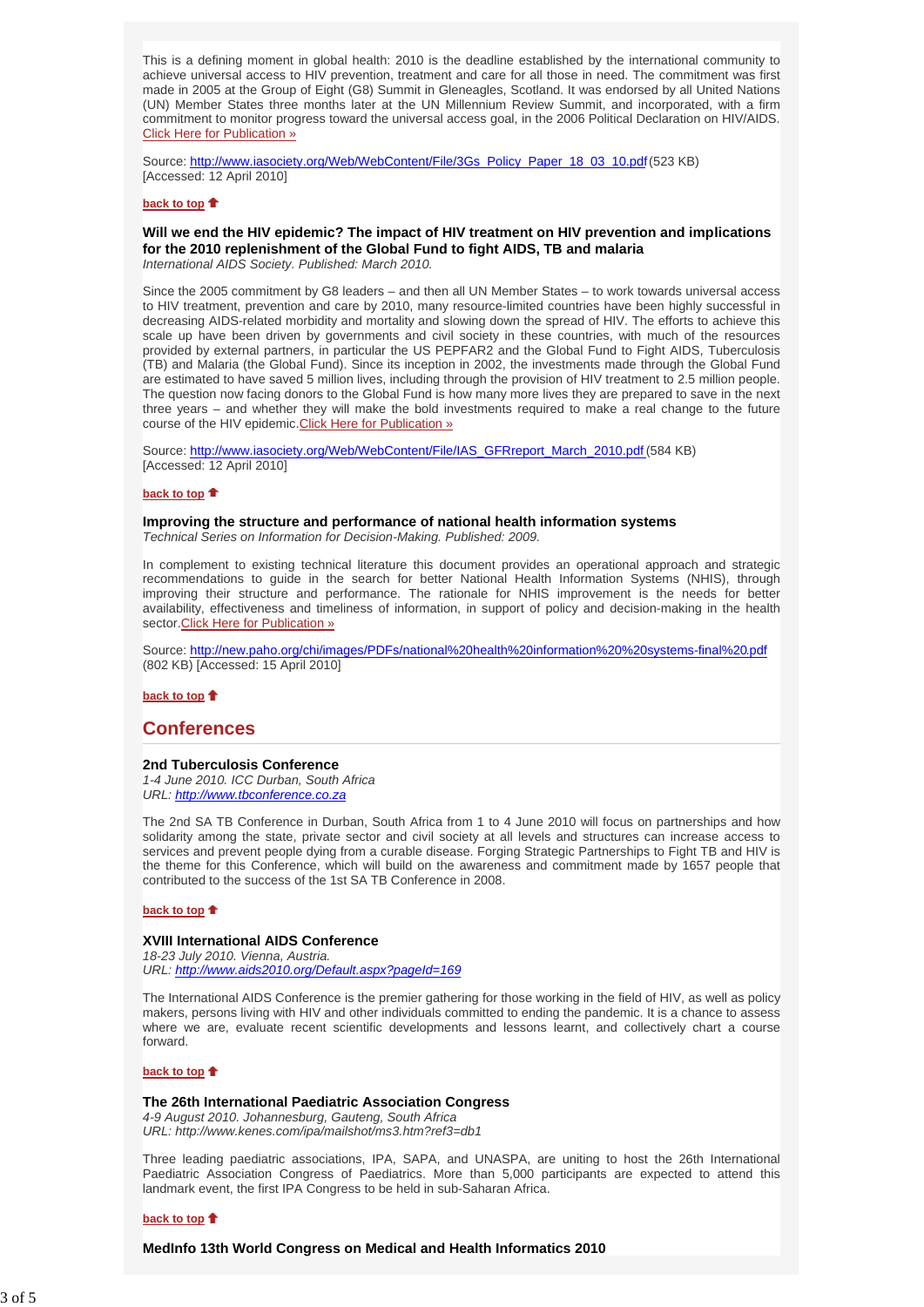*12-15 September 2010. Cape Town, South Africa. For more information: http://www.medinfo2010.org/*

This will be the first time MEDINFO is held in Africa. It promises to boost exposure to grassroots healthcare delivery and the underpinning health information systems. This will open the door to new academic partnerships into the future and help to nurture a new breed of health informaticians.

#### **back to top**

## **First Global Symposium on Health Systems Research**

*16-19 November 2010, Montreux, Switzerland. For more information: http://www.hsr-symposium.org/*

The World Health Organization and partners will convene the inaugural global symposium on health systems research on 16-19 November 2010. Researchers, policy-makers, funders, and other stakeholders representing diverse constituencies will gather in Montreux, Switzerland to share evidence, identify significant knowledge gaps, and set a research agenda that reflects the needs of low and middle-income countries. The first symposium will be dedicated to improving the scientific evidence needed by health policy-makers and practitioners to inform their decisions related to accelerating universal health coverage.

## **back to top**

# **Job Opportunities**

**Internship** *Women's Net Closing date: 16 April 2010*

Women's Net internship programme provides the opportunity for South African women to develop their ICT skills and gain valuable experience for a six-month period.

Job details: http://www.hst.org.za/news/20041974

#### **back to top**

### **Senior Monitoring and Evaluation Advisor Strategic Health Programme**

*National Department of Health Closing Date: 17 April 2010.*

The Senior Monitoring and Evaluation Advisor will provide technical support to the strategic health programme branch and related clusters. Clusters include (HIV Care and Treatment, TB, Maternal, Child and Woman's Health).

Job details: http://www.hst.org.za/news/20041971

#### **back to top**

#### **Communications Manager**

*World Vision International Closing date: 20 April 2010*

This position is part of the World Vision Chad leadership team. Its purpose is to provide strong and strategic communications direction and support to World Vision Chad.

Job details: http://www.hst.org.za/news/20041970

#### **back to top**

#### **People and Culture Director**

*World Vision International Open until position is filled*

This is a critical and very tough position requiring an individual with strong HR, administrative, and legal skills who can assist in the rebuilding and reorganising of World Vision and its programme in Chad.

Job details: http://www.hst.org.za/news/20041972

#### **back to top**

## **AHP - African Health Placements**

AHP is a not-for-profit project that aims to support the recruitment and retention of healthcare workers in South Africa. AHP is focused on assisting healthcare professionals make the right choice for their future in South Africa. No placement fees are charged.

Please view the website for more details http://www.ahp.org.za or contact on 011 328 1300

**back to top**